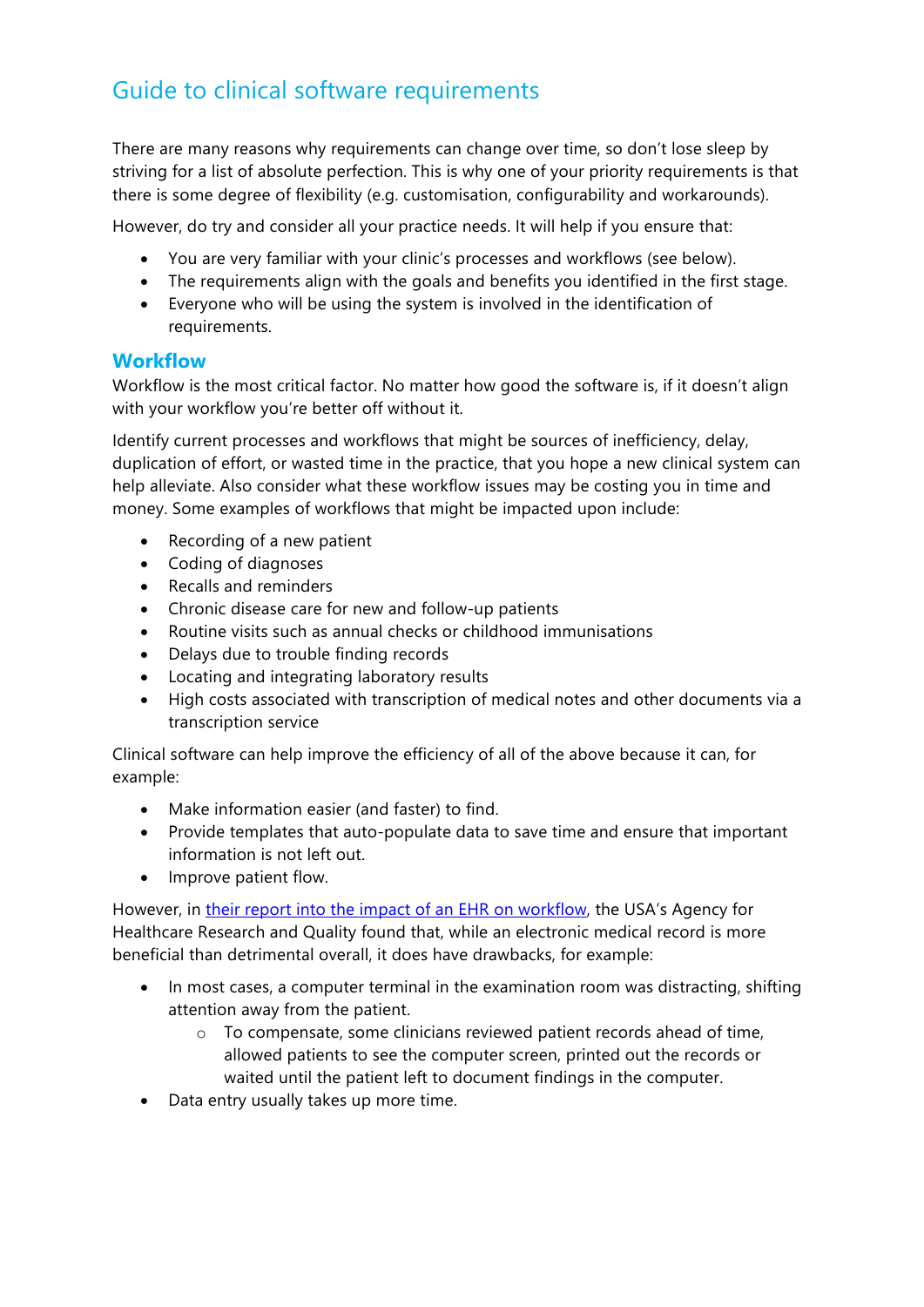## **Usability**

This is one of the most important aspects of a computer system. Poor usability is highly likely to incur unexpected costs, both financial and temporal (particularly in terms of training). Usability includes:

- How intuitive it is.
- How well it integrates with existing processes.
- How responsive (fast) it is.
- How accessible it is.

Bear in mind that no system is likely to be immediately and intuitively usable for all staff from the moment they are first confronted with the new system. It takes time to get familiar enough with a new system that you don't need to think too hard about it.

#### **Vendor Support**

The product's upfront cost is probably not the only cost you will incur. Most vendors charge for services and upgrades. Ensure you are familiar with the full possible pricing list and consider insisting on a Service Level Agreement (SLA) in the contract.

#### **Standards**

There are few published standards that apply to clinical software, however be on the lookout for how well a product aligns with standards, or the national direction.

Examples of existing (or future) standards are:

- RACGP health summary
- Secure messaging integration
- Standards for interoperability (technically: HL7, CDA, etc)
- Identification of Aboriginal and Torres Strait Islander people
- Uploading of data to national disease registers

The RACGP Guidelines  $(4<sup>th</sup>$  edition) that related to clinical software include:

- 1.1.2 Telephone and electronic communications
- 1.3.1 Health promotion and preventive care
- 1.4.1 Consistent evidence based practice
- 1.5.2 Clinical handover
- 1.5.3 System for follow up of tests and results
- 1.6.2 Referral documents
- 1.7.1 Patient health records
- 1.7.2 Health summaries
- 1.7.3 Consultation notes
- 3.1.1 Quality improvement activities
- 3.1.2 Clinical risk management systems
- 3.1.3 Clinical governance
- 3.1.4 Patient identification
- 4.2.1 Confidentiality and privacy of health information
- 4.2.2 Information security
- 5.3.1 Safe and quality use of medicines